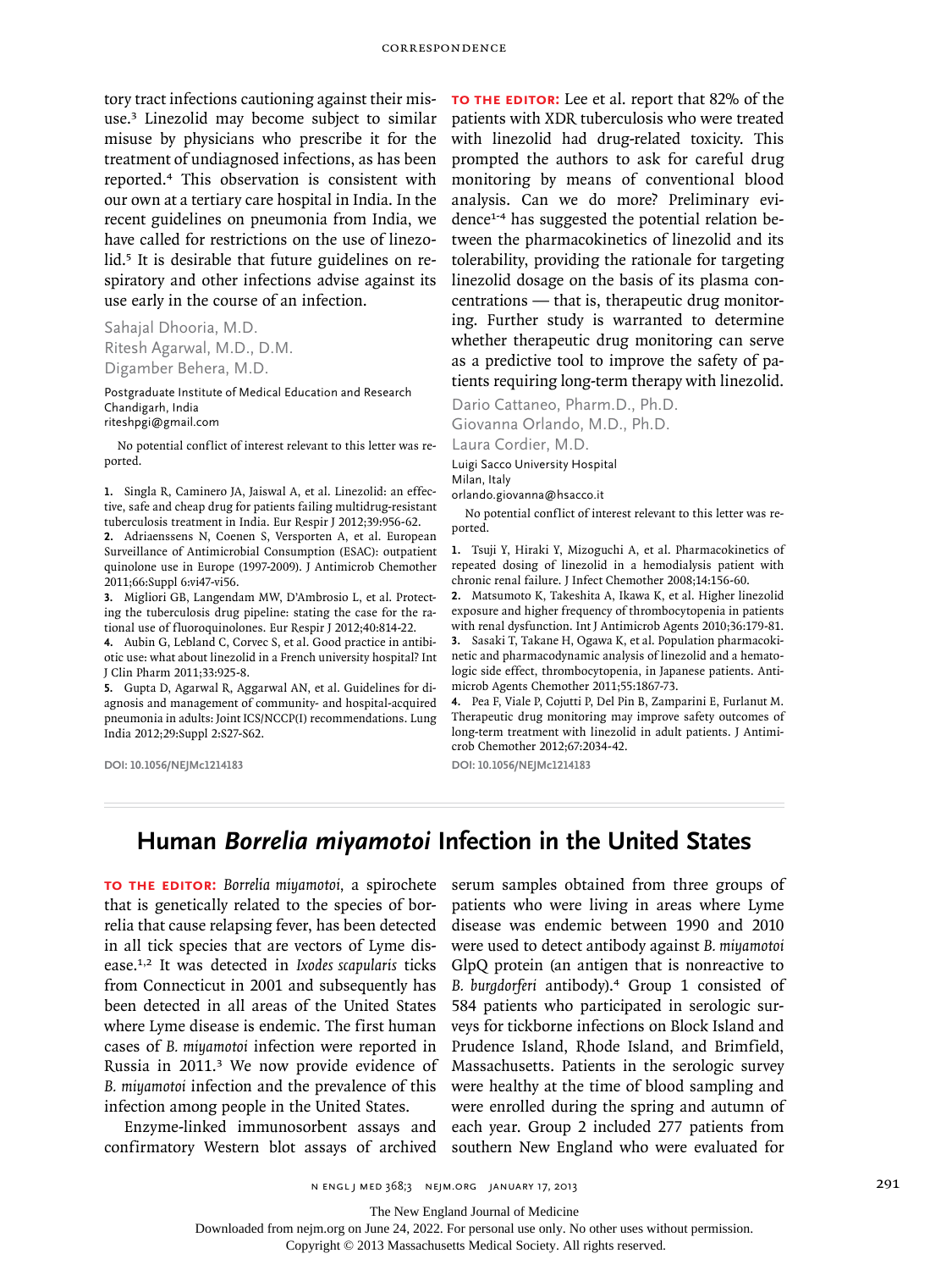| Table 1. Serologic and Clinical Characteristics of Borrelia miyamotoi Infection in Study Patients.* |                                   |              |          |                   |                           |
|-----------------------------------------------------------------------------------------------------|-----------------------------------|--------------|----------|-------------------|---------------------------|
| Group, Patient No., and<br>Serum Phase†                                                             | Assay Method                      |              |          | Coinfection:      | No. of<br><b>Symptoms</b> |
|                                                                                                     | <b>ELISA</b>                      | Western Blot |          |                   |                           |
|                                                                                                     |                                   | IgM          | lgG      |                   |                           |
| Group 1                                                                                             |                                   |              |          |                   |                           |
| Patient 1                                                                                           | Positive at 1:320 dilution        | Positive     | Positive | None              | None                      |
| Patient 2                                                                                           | Positive at 1:320 dilution        | Positive     | Negative | None              | None                      |
| Patient 3                                                                                           | Positive at 1:320 dilution        | Positive     | Positive | None              | None                      |
| Patient 4                                                                                           | Positive at ≥1:320 dilution       | Not done     | Positive | None              | None                      |
| Patient 5                                                                                           | Positive at ≥1:320 dilution       | Not done     | Positive | None              | None                      |
| Patient 6                                                                                           | Positive at 1:320 dilution        | Positive     | Positive | None              | None                      |
| Group 2                                                                                             |                                   |              |          |                   |                           |
| Patient 7                                                                                           | Positive at ≥1:320 dilution       | Not done     | Positive | None              | 5                         |
| Patient 8                                                                                           | Positive at 1:320 dilution        | Negative     | Positive | None              | 9                         |
| Patient 9                                                                                           | Positive at 1:320 dilution        | Negative     | Positive | None              | 8                         |
| Patient 10                                                                                          | Positive at ≥1:320 dilution       | Not done     | Positive | None              | 6                         |
| Patient 11                                                                                          | Positive at $\geq$ 1:320 dilution | Not done     | Positive | None              | 3                         |
| Patient 12                                                                                          | Positive at 1:1280 dilution       | Negative     | Positive | Lyme disease      | 4                         |
| Patient 13                                                                                          | Positive at 1:320 dilution        | Negative     | Positive | Lyme disease      | Uncertain                 |
| Patient 14                                                                                          | Positive at 1:320 dilution        | Positive     | Positive | Lyme disease      | Uncertain                 |
| Patient 15                                                                                          |                                   |              |          |                   |                           |
| Acute                                                                                               | Negative at 1:160 dilution        | Negative     | Negative | <b>Babesiosis</b> | 12                        |
| Convalescent                                                                                        | Positive at 1:1280 dilution       | Positive     | Positive |                   |                           |
| Group 3                                                                                             |                                   |              |          |                   |                           |
| Patient 16                                                                                          | Positive at 1:1280 dilution       | Positive     | Positive | None              | 5                         |
| Patient 17                                                                                          |                                   |              |          |                   |                           |
| Acute                                                                                               | Negative at 1:80 dilution         | Positive     | Negative | None              | 10                        |
| Convalescent                                                                                        | Positive at 1:320 dilution        | Positive     | Positive |                   |                           |
| Patient 18                                                                                          |                                   |              |          |                   |                           |
| Acute                                                                                               | Negative at 1:80 dilution         | Positive     | Positive | Lyme disease      | $12 \overline{ }$         |
| Convalescent                                                                                        | Positive at 1:320 dilution        | Negative     | Positive |                   |                           |

\* ELISA denotes enzyme-linked immunosorbent assay.

† See the text for the definition of the various groups.

‡ The diagnosis of Lyme disease was based on a typical erythema migrans skin lesion in Patients 12, 13, 14, and 18. Patients 8 and 16 had an atypical erythema migrans skin lesion (<5 cm in diameter).

§ Tests to determine the presence of antibody in serum dilutions greater than 1:320 were not performed.

14 patients from southern New York who were evaluated at a Lyme disease clinic with a viralpatients did not have symptoms or signs suggestive of an upper respiratory tract infection or gastroenteritis.

suspected Lyme disease. Group 3 consisted of for comparisons among the three groups). In one like illness in the late spring or summer; these in the convalescent serum samples as in the The seroprevalence was 1.0% in group 1, presented with a viral-like illness and were 3.2% in group 2, and 21.0% in group 3 (P<0.001 treated with doxycycline or amoxicillin. Unlike patient in group 2 and two patients in group 3, the antibody titer was at least four times as high acute serum samples; these findings suggest that these patients were recently infected with *B. miyamotoi* (Table 1). All symptomatic patients

292 **1292** n engl j med 368;3 nejm.org january 17, 2013

The New England Journal of Medicine

Downloaded from nejm.org on June 24, 2022. For personal use only. No other uses without permission.

Copyright © 2013 Massachusetts Medical Society. All rights reserved.